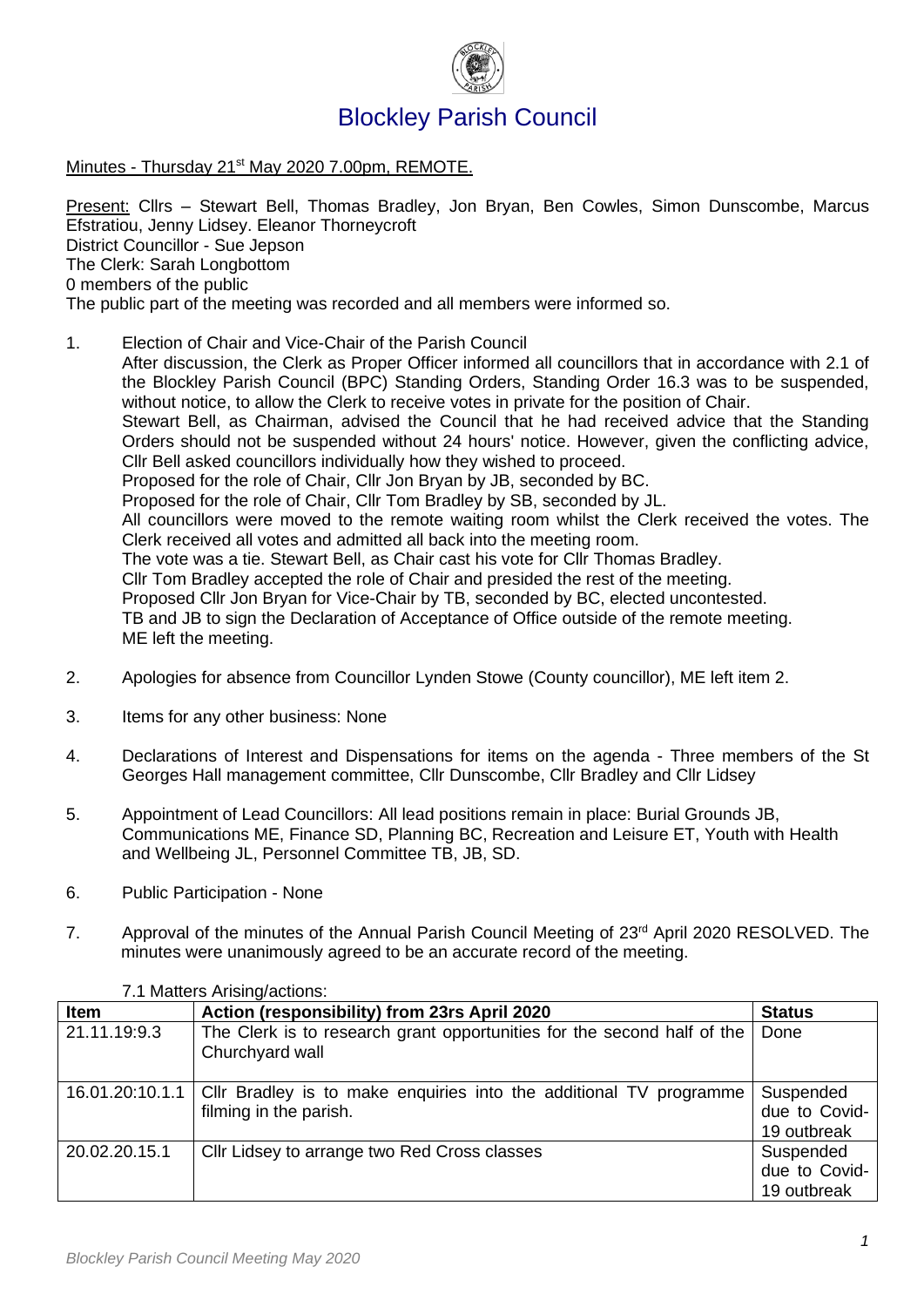| 20.02.20.18.1 | Clerk to arrange a revised burial policy to include memorials and to be   Ongoing<br>presented to full council |        |
|---------------|----------------------------------------------------------------------------------------------------------------|--------|
| 230320.13.1   | Clerk to seek costs of play area metal work restoration during Covid-19<br>lockdown                            | . Done |
| 230320.13.2   | Cllr Efstratiou to arrange next covid-19 online communication                                                  | Done   |
| 23.03.20.15.1 | Clerk and MO to resolve damaged noticeboard                                                                    | Done   |

# 8. County and District Councillors' reports

Cllr Sue Jepson (Cotswold District Council, CDC):

- SJ congratulated TB on the appointment of Chair
- Updated the revised process of the Planning Committee, all comments are to be submitted two full days in advance of the hearing, comments are not to be spoken in person at the meetings but read out. SJ shared that it is being contested and that if BPC feel strongly, they too should write objecting to the new process. BC and SJ are to discuss the process further and BC to report back to councillors. (ACTION 21.05.20.8.1)
- Forms for Small Business Grants will be available from the 1<sup>st</sup> June, closing date 14<sup>th</sup> June. SJ advised that councillors promote this with urgency due to the short timeframe. It was agreed that the Clerk would promote the grant on social media (ACTION 21.05.20.8.2)
- Waste disposal centres are now open by online appointment only
- CDC have changed the video-conferencing provider away from Zoom to Webex and Google **Hangouts**
- 9. Planning
	- 20/01455/FUL Erection of an agricultural livestock building in Paxford. One councillor has received concerns from neighbouring residents regarding pollution and drainage. The consultee comments address those concerns. A councillor said that neighbours are concerned that a full application has been made rather than an agricultural application and the livestock building could then be converted for other use. It was agreed that this is speculative, and that BPC have to consider the application as it stands at the time. BPC are to submit a comment regarding any possible, future use of the building, BC will circulate to all councillors in advance of the comment being submitted (ACTION: 21.05.20.9.1)
	- CDC planning officer to decide all other applications.

# SJ left the meeting.

SB remarked that he felt that some applications for agricultural buildings at the very north of the parish are not being brought to BPC's attention. The planning Lead Councillor (BC) and the Clerk are to look into it further (ACTION: 21.05.20.9.2)

- 10. Finance: Cllr Dunscombe
	- 10.1 RESOLVED to approve the 2019/20 Accounting Statement (AGAR) proposed SD, seconded JB, majority vote. Due to the remote meeting, the RFO and Chair are to sign the document separately
	- 10.2 Finance Report for 1<sup>st</sup> April 2020 15<sup>th</sup> May 2020 detailing all accounts held by the council and the end of year closing balances was circulated prior to the meeting.
	- 10.3 RESOLVED to approve expenditure from  $1<sup>st</sup>$  April 2020 15<sup>th</sup> May 2020 proposed SD, seconded TB.
- 11. RESOLVED to renew the Ecclesiastical Local Council scheme insurance The Clerk and Chair are to review the freehold of the land of St Georges Hall and The Heritage Centre/Jubilee Hall and the insurance required (ACTION: 21.05.20.11.1)
- 12. Clerk's update and correspondence log: report circulated in advance.
	- Clerk is to obtain a quotation from Thomas Fox grounds contractors to maintain the Paxford War Memorial (ACTION: 21.05.20.12.1) Clerk to thank the sponsor for funding the last 10 years maintenance of Paxford War Memorial (ACTION: 21.05.20.12.2)
		- Broken benches throughout the parish are to be reviewed and a survey to parishioners asking for a priority list of restoration requirements is the drawn up (ACTION: 21.05.20.12.3)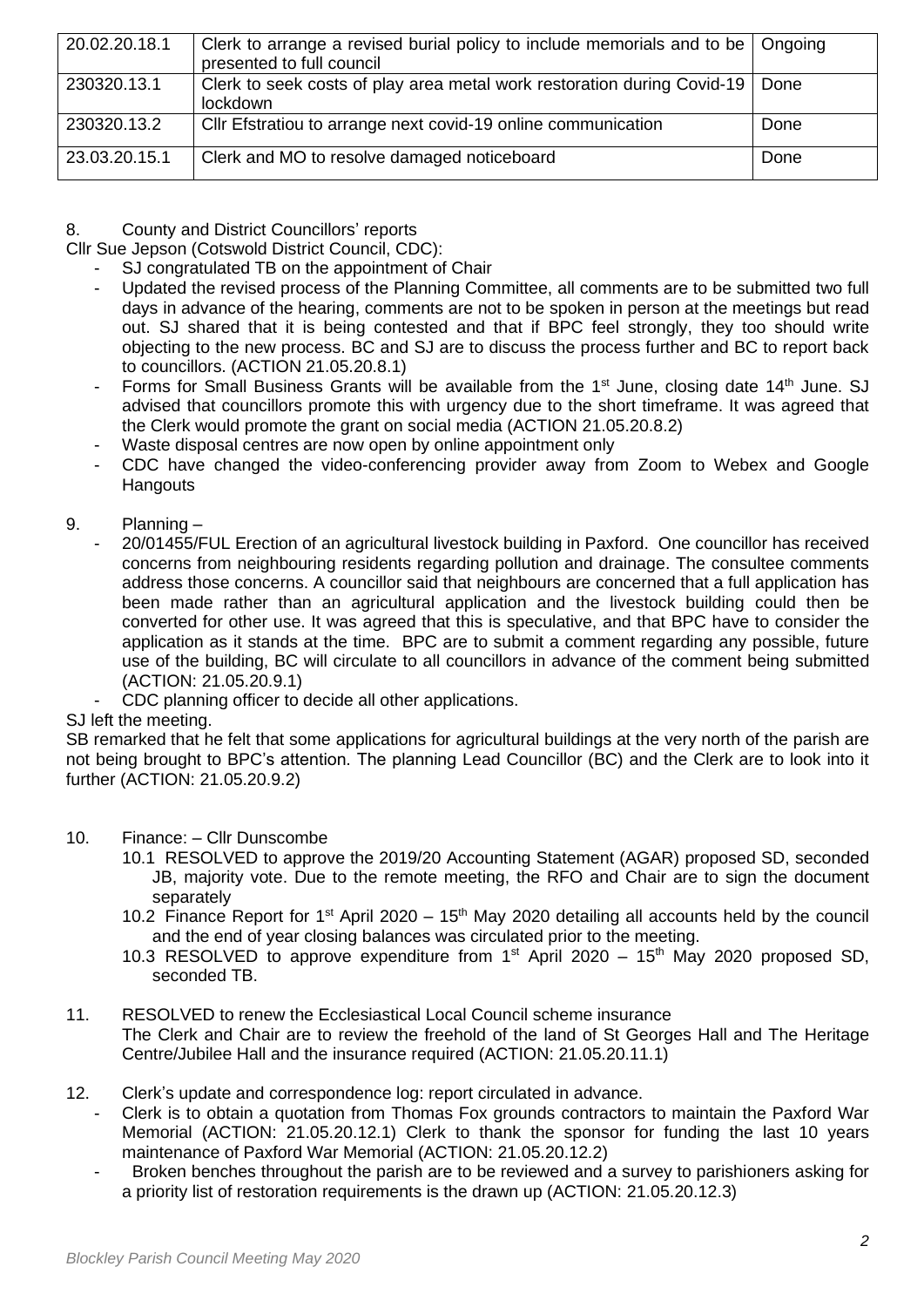- 13. Trustees update from St Georges Hall Management Committee:
	- AGM postponed due to the Covid-19 outbreak, partly due to the covenant
	- Accounts are with the auditor, due to be returned the following week and will be shared with BPC
	- A deep clean is being conducted whilst the school are not using the hall, it will be completed by
	- June should the school be returning

- Mrs Laura Bradley has been appointed as the hall manager

- 14. Recreation and Leisure: The reopening and refurbishment of play-areas No Government update with regards to the reopening of the play-areas but recognition that the UK is 2-3 weeks behind the rest of Europe. A quote close to £4,000 has been received to rub down and repaint all of the metalwork in Springfield and Churchill Close play-areas. Other options are being explored. The gym that hosts the Stretch and Tone classes is re-opening other outdoor sessions but not the classes in the hall.
- 15. Communications: Cllr Efstratiou has built a monthly plan of social media content but requires more input from councillors to improve the regularity and range of content. TB is to ask ME to circulate the plan in order for each councillor to make suggestions. (ACTION: 21.05.20.15.1)
- 16. Waterways: mills and brook Cllr Bryan updated councillors that he has been in touch with the mill owners regarding their capabilities of managing the flow of water through Blockley village. A working group of JB and TB was formed to arrange for further discussion with the mill owners to steer effective management of water flow.
- 17. Parish community during the Covid-19 outbreak: VE Day bunting was well received and it was agreed that a parish competition during August. TB and SD are to raise the idea with local societies and report back to council in June. (ACTION: 21.05.20.17.1)

- Bunting for VJ Day is to be sourced by the clerk (ACTION: 21.05.20.17.2)

- Covid 19 volunteer phone, the main volunteer can no longer be in charge of the contact number that BPC have provided parishioners with if they need help during the virus outbreak. The Clerk will take the phone and monitor the level of use. JB is to check about the email address. The Clerk is to contact the parish vicar regarding the phone that she has been provided with. (ACTION: 21.05.20.17.3)

- 18. Any other business:
	- SB resigned from BPC.
	- SB left the meeting.
	- TB thanked SB for his time.

- A councillor remarked that there were breaches of the Standing Orders and the beginning of the meeting and that it needs to be reviewed. The Chair rose the action that the Chair and Clerk would review the meeting. (ACTION: 21.05.20.18.1)

19. Date of Next Meeting: June 18th 2020

The meeting closed at 8:15pm.

Approved by Blockley Parish Council:

Signed………………………………………….

Print…………………………………………….

Date…………………………………………….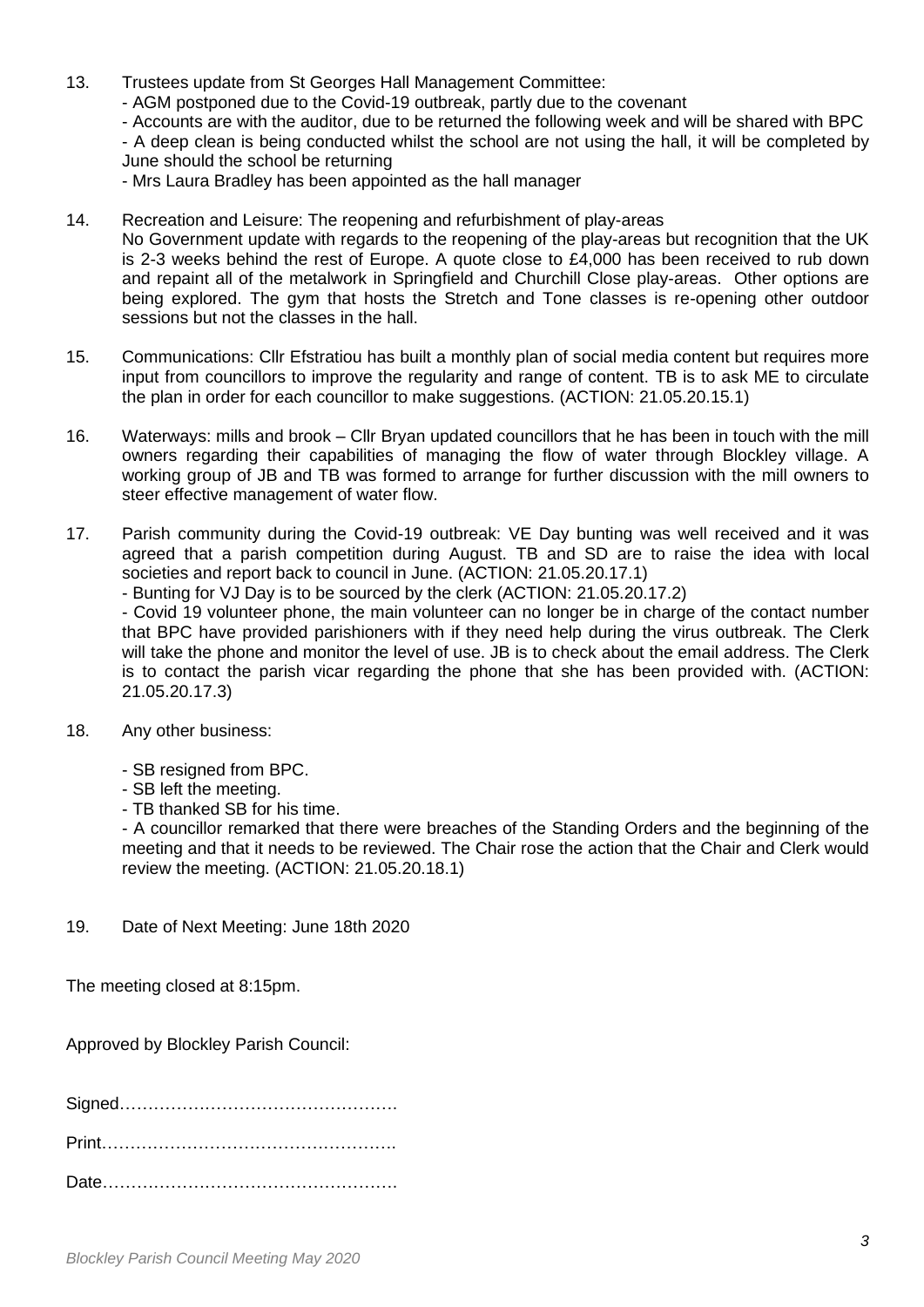| Item          | Action (responsibility) from 21 <sup>st</sup> May 2020                                                                                                            | <b>Status</b> |
|---------------|-------------------------------------------------------------------------------------------------------------------------------------------------------------------|---------------|
| 20.02.20.18.1 | Clerk to arrange a revised burial policy to include memorials and to be<br>presented to full council                                                              |               |
| 21.05.20.8.1  | BC to research the new CDC planning meeting procedures                                                                                                            |               |
| 21.05.20.8.2  | Clerk to promote CDC business grant on BPC Facebook page                                                                                                          |               |
| 21.05.20.9.1  | BC to circulate comment regarding planning application 20/01455/FUL<br>for majority approval                                                                      |               |
| 21.05.20.9.2  | BC and the Clerk to research the northern area of the parish and<br>planning applications                                                                         |               |
| 21.05.20.11.1 | TB/Clerk to review the freehold of the land of St Georges Hall and The<br>Heritage Centre/Jubilee Hall and the insurance required                                 |               |
| 21.05.20.12.1 | Clerk is to obtain a quotation from Thomas Fox grounds contractors to<br>maintain the Paxford War Memorial                                                        |               |
| 21.05.20.12.2 | Clerk to thank the sponsor for funding the last 10 years maintenance of<br><b>Paxford War Memorial</b>                                                            |               |
| 21.05.20.12.3 | Broken benches throughout the parish are to be reviewed and a survey<br>to parishioners asking for a priority list of restoration requirements is the<br>drawn up |               |
| 21.05.20.15.1 | TB is to ask ME to circulate the communication plan in order for each<br>councillor to make suggestions                                                           |               |
| 21.05.20.17.1 | TB/SD are to discuss a community project with local societies and<br>report back to council in June                                                               |               |
| 21.05.20.17.2 | Bunting for VJ Day is to be sourced by the clerk                                                                                                                  |               |
| 21.05.20.17.3 | The Clerk is to contact the parish vicar regarding the Covid-19 phone<br>that she has been provided with                                                          |               |
| 21.05.20.18.1 | TB/Clerk to review the breaches to the Standing Orders at the<br>beginning of the meeting                                                                         |               |

Appendix A – Transaction report:

Expenditure transactions 15.04.20 - 15.05.20

|           |                            | Pension contribution         | $-75.71$  |
|-----------|----------------------------|------------------------------|-----------|
| 15-May-20 | Direct Debit (NEST)        |                              |           |
| 13-May-20 | B/P to: Mrs S Longbottom   | <b>SALARY MAY</b>            |           |
| 13-May-20 | B/P to: Mr R Mayo          | <b>BPC SALARY &amp; EXPS</b> |           |
| 13-May-20 | B/P to: HMRC Cumbernauld   | PAYE/NI                      | $-219.35$ |
| 13-May-20 | B/P to: C Scobie           | Y/E PAYROLL                  | $-51$     |
| 13-May-20 | B/P to: S Longbottom       | M/O SAFETY BOOTS             | $-53.98$  |
| 13-May-20 | B/P to: Millennium Quest   | VE DAY 75TH                  | $-253.8$  |
|           |                            |                              |           |
| 13-May-20 | B/P to: Playdale Ltd       | 50% DRAYCOTT PLAY            | 4,669.20  |
| 07-May-20 | B/P to: Josh Fairburn      | 2 X COVID MAILER             | $-100$    |
| 07-May-20 | B/P to: BI Heritage Centre | <b>BPC HALL MAR</b>          | $-42$     |
| 07-May-20 | B/P to: Cllr Ben Cowles    | <b>EXPENSES</b>              | $-100$    |
| 07-May-20 | B/P to: Cotswold Building  | Varnish                      | $-8.14$   |
| 07-May-20 | B/P to: BlockleySports Ltd | <b>MUGA APRIL</b>            | $-100$    |
| 07-May-20 | B/P to: Cllr Ben Cowles    | <b>BRUSHCUTTER BLOWER</b>    | $-715.48$ |
| 30-Apr-20 | B/P to: GAPTC              | <b>BPC AUDIT FEES</b>        | $-265$    |
| 30-Apr-20 | B/P to: Millennium Quest   | VE DAY 75TH                  | $-253.8$  |
| 29-Apr-20 | B/P to: Cllr Dunsombe      | ZOOM/MOBILE                  | $-34.78$  |
| 29-Apr-20 | B/P to: Cllr Thorneycroft  | <b>MEMBERS ALLOW APR</b>     | $-100$    |
|           |                            |                              |           |